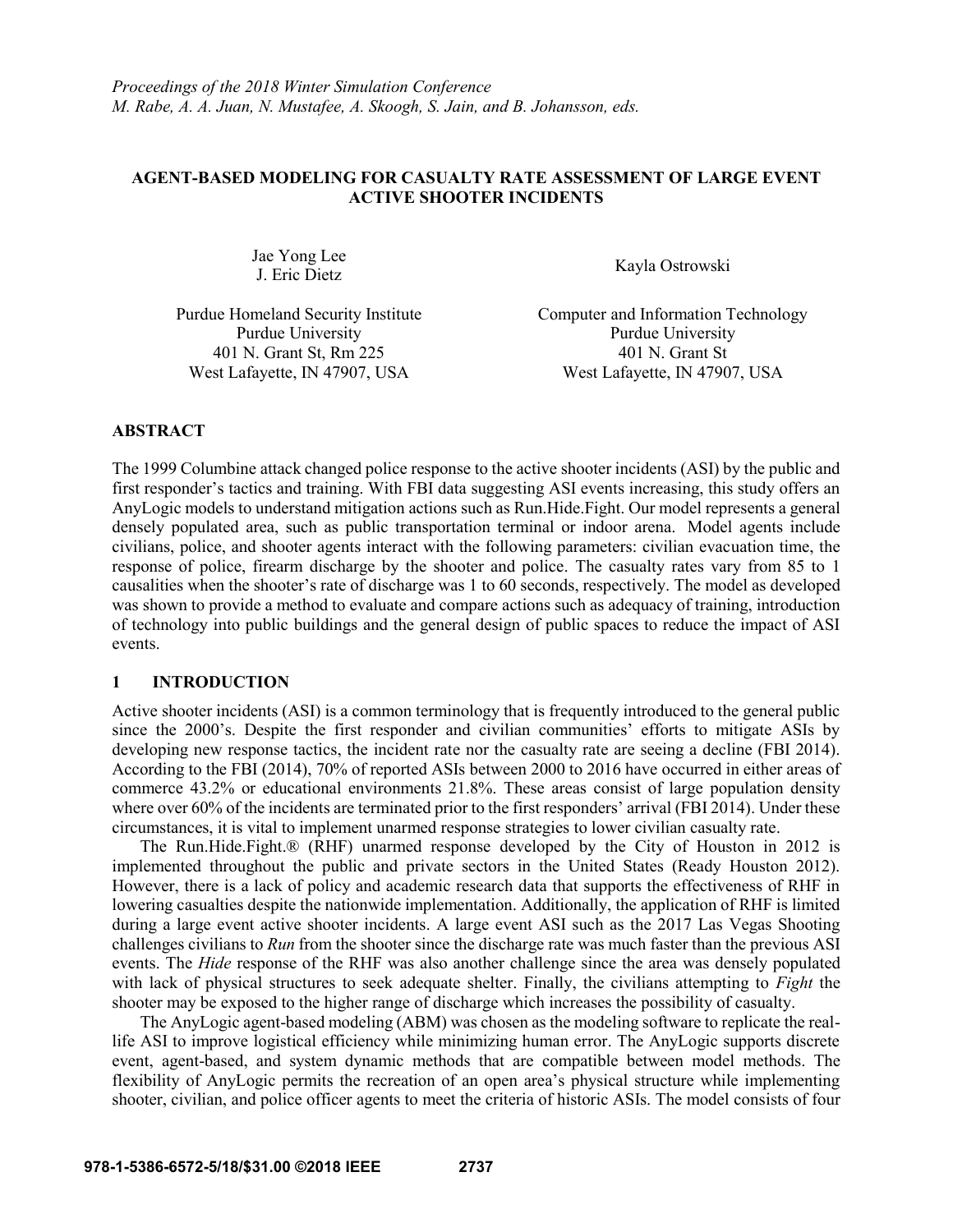manipulative parameters: evacuation delay, police response delay, tome to acquire active shooter, and active shooter agents. This study will examine the impact of the ASI casualty rates as a result of delays in event notification or police response.

#### **2 BACKGROUND**

#### **2.1 Active Shooter Incident Overview**

The active shooter terminology is familiar to the general public due to the increased rate of incident occurrences. According to the Department of Homeland Security (DHS 2017), an active shooter is an "individual actively engaged in killing or attempting to kill people in a confined and populated area, typically through the use of firearms". The Federal Bureau of Investigation data (FBI 2014) states that the annual average of active shooter incidents (ASI) were 6.4 incidents (2000-2006) to 16.4 incidents (2007- 2013). The increasing rate of ASIs has challenged the mitigation strategies for the first responder and civilian communities.

# **2.2 Mitigation Strategies to Active Shooter Incidents for the First Responders**

The first responders mitigation tactics changed to challenge each ASI's unique circumstances. Unlike the traditional emergency situations, the origin of the danger is not stationary. For example, during an active fire, civilians would leave the premise by evacuating away from the origin of the fire. However, the ASI presents a unique set of challenges where the threat actively seeks for their next target, and unlike a reaction to a structural fire, the victim's reaction is not as easily to replicate.

The law enforcement communities (LEC) have utilized the preexisting school resource officer (SRO) program to mitigate the shooter impact. The SRO's structural knowledge could be used to develop the mitigation and response tactics by sharing the shooter's status to the dispatcher. Additionally, active shooter training implements a *contact team* concept which may use at least three officers to apprehend the shooter. The purpose of a *contact team* is to increase awareness while minimizing blind spots during the search operation. The *contact team* could also assist the rescue operation as well as intelligence gathering by distributing roles among officers (Police Executive Research Forum 2014).

The incident command system (ICS), along with mutual-aid agreements, were improved to react to ASI challenges. The application of traditional command and communication among first responders during the Columbine Massacre was recognized as needing policy improvements to meet the challenges with ASI reaction concurrent with a mass casualty event which increased the casualty rate. The role of the incident command stands to "identify the key concerns associated with the incident" (Federal Emergency Management Agency). The key concerns of ICS during an ASI would be the location of the shooter, coordination among the first responders, and mutual aid organizations. Most importantly, maintaining lines of open communication among participating responders has proven vital when operating an ICS due to the threat's reactivity over a short duration.

The active shooter preparedness also changed the first responders' training. The Advanced Law Enforcement Rapid Response Training (Advanced Law Enforcement Rapid Response Training 2004) by Texas State University trains law enforcement officers (LEO) to apprehend the shooter by taking proactive measures. ALERRT also hosts the National Active Shooter Training Conference to share "local, regional, state and national active shooter response preparedness" among police, fire & rescue, and emergency medical service (EMS).

# **2.3 Mitigation Strategies to Active Shooter Incidents for the Civilians**

The traditional emergency responses such as *Evacuate* and *Shelter-In-Place* are not effective for ASI due to the mobility of the threat. The Avoid, Deny, Defend™ (ADD) unarmed response was developed in 2004 (Advanced Law Enforcement Rapid Response Training), which incorporates the traditional response while initiating the potential victims to take proactive measures against the threat as a last resort. This method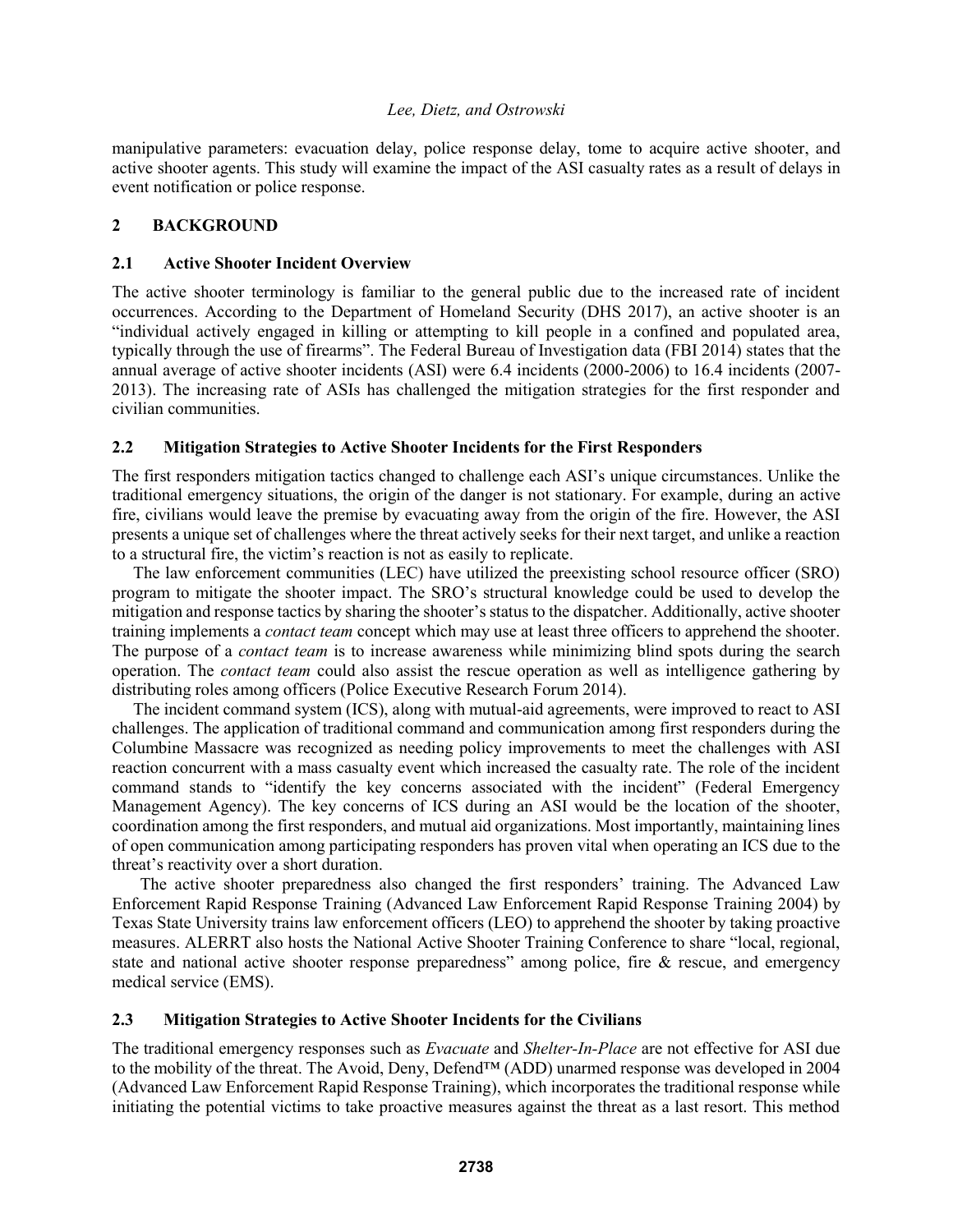instructs civilians to *Avoid* the shooter by moving away from the threat. If unable to *Avoid*, *Deny* the shooter by physically barricading yourself and others from the threat. As a last resort, *Defend* yourself from the shooter by using any means necessary to deter the shooter, such as utilizing surrounding objects as weapons.

The Run.Hide.Fight.® (RHF) unarmed response was introduced in 2012 by the City of Houston (Ready Houston 2012). Similar to ADD, the RHF recommends civilians to *Run* away from the shooter regardless of the consequences. When running away from the shooter is no longer an option, *Hide* from the shooter by physically removing yourself from the threat. If unable to run or hide, *Fight* the shooter when your safety is at risk by improvising surrounding objects as weapons. The RHF recommends strategies similar to ADD during the ASI for civilians. In summary, ADD and RHF both pertain to defensive measures which are similar to Evacuate and Shelter-In-Place. Both responses also recommend offensive measures to the threat by utilizing surrounding objects as weapons. The three steps measures of ADD and RHF can be used interchangeably depending on the civilians' discretion.

The ADD or RHF unarmed responses are implemented in both private and all levels of public sectors. The four branches of the U.S. military use RHF for unarmed personnel response in an instance of ASI. The Department of Homeland Security (DHS) recommends *Evacuate, Hide Out,* and *Take Actions* (DHS 2008) in the active shooter handbook. The Department of Education's (DOE) Readiness and Emergency Management for Schools (REMS) recommends RHF application in order to meet the individual campus infrastructure. The REMS emphasizes the importance of immediate evacuation and the necessity to follow instructors' command to lower casualties. The Indiana State Police recommends Escape/Run, Lockdown/Hide or Fight (ISP 2015). The Santa Ana Unified School District also recommends RHF through instructional videos for elementary, middle, and high school students. The application of RHF and RHFlike responses encompasses all level of public and private organizations.

#### **3 ACTIVE SHOOTER RESEARCH**

#### **3.1 Previous Active Shooter Research**

Hayes and Hayes (2014) tested the effectiveness of Senator Feinstein's bill to regulate assault weapons and magazine capacity. This study used agent-based modeling (ABM) since "each agent is chosen in random order and allowed to make an action" (Hayes and Hayes 2014). An indoor and outdoor models were created with three types of agents: civilians, security guards, and one shooter. The civilians are programmed to escape at a higher velocity to the nearest door once the shooting begins. The shooter chooses the nearest individual as the primary target and moves on to the next nearest target. The model terminates when either the shooter is apprehended by the security guards or all civilians escape through the nearest exits. The study found that Senator Feinstein's bill is less likely to be effective in lowering casualty rates during an ASI. In contrast, the study found that the rate of discharge is the primary factor that increased the casualty rate.

Anklam (2014) researched the effectiveness of armed school security guards and instructors with conceal carry weapons during an ASI. Anklam used ABM since the modeling best reproduces the "human systems" (2014). The following scenarios were tested: school without physical security mechanism, school with 5-10% of the workforce using conceal carry weapons, school with an armed guard, and the school with armed guards with 5-10% of the workforce utilizing conceal carry weapons. The model with no security mechanisms had the highest casualty rate. In contrast, models with armed guard and/or instructors' with conceal carry had lower casualty rate. This study also emphasizes the importance of law enforcement's timely response.

Briggs and Kennedy (2016) have implemented RHF by using ABM in an open area. The fighters, fleers, and the shooter agents are set to naturally interact with the model's runtime. Once the shooting begins, the fighters will approach the shooter, and the fleers will try to escape the threat. This study found that proactive measures such as fighting the shooter will lower the average casualty rate to 30 casualties compared to the average casualty rate of 63 casualties when the shooter is not subdued. The research suggests that taking proactive actions against the shooter will decrease the overall casualty rate. However, the individuals who take proactive measures will be at a higher risk of casualty.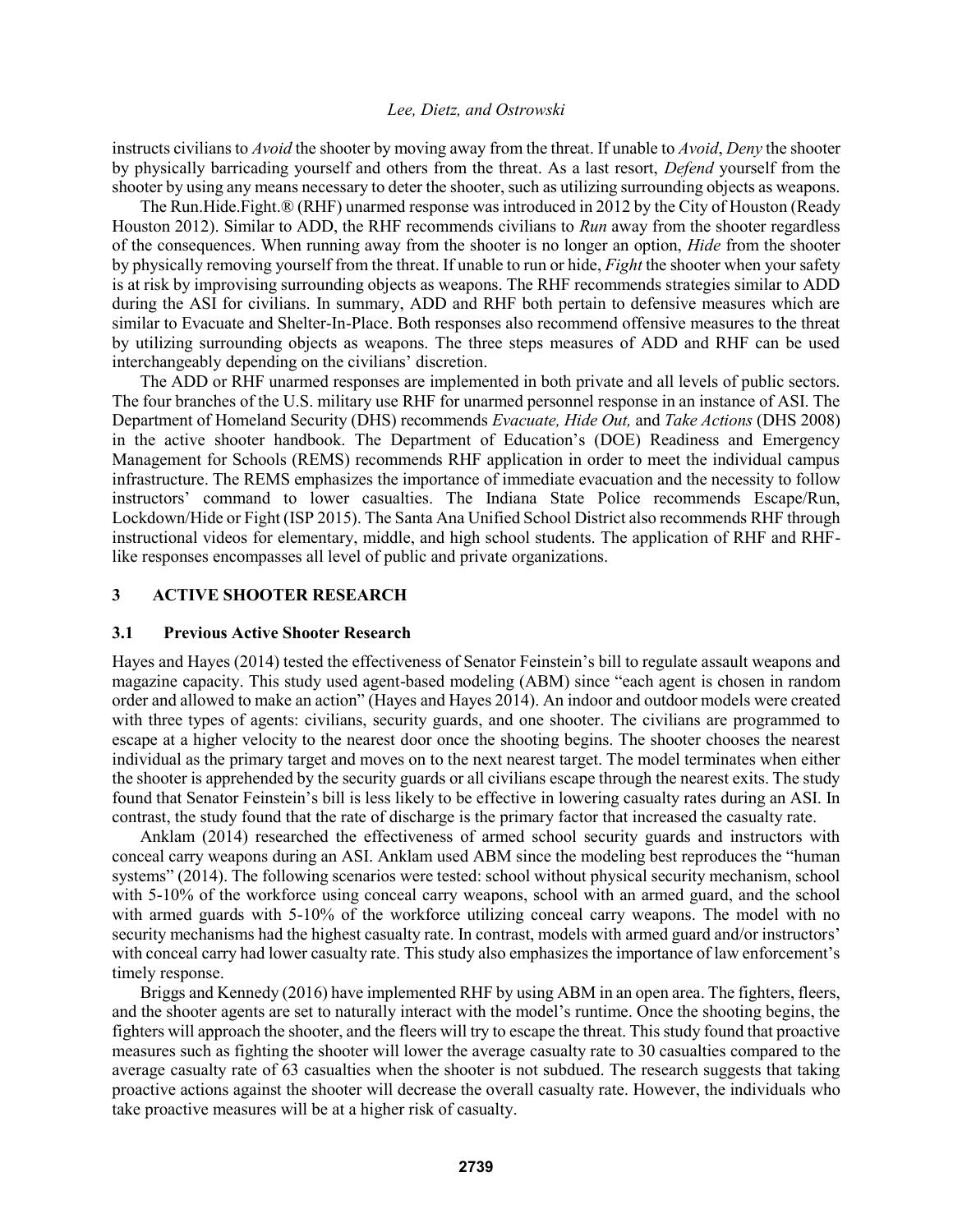Stewart (2017) researched the effectiveness of run, hide, or run and hide to lower the casualty rate while manipulating the cognitive delay and the police response delay. Stewart used ABM to create the model which resembled an academic environment to determine the contributing factors which increase the casualty rate. The police response time of 5 minutes delay had the most impact on the casualty rate compared to 30 and 60 seconds delay. Stewart's research found that the run and hide scenario had the lowest casualty rate when response time was increased by police response or notifications delays.

#### **3.2 Limitations of Active Shooter Research**

The ASIs presents unique challenges for not only the general public and first responders but also the researchers. There have been fewer active shooter incidents compared to the traditional emergency management responses where the standardized response measures are yet to be implemented. In order to gather accurate data to prove the effectiveness of unarmed responses, participation of civilians, police officers, and a mock shooter would be necessary. The logistical challenges and human error outweigh the benefit of conducting such exercises to collect data.

Conducting a mock active shooter incident to test the effectiveness of the unarmed response had limitations. The exercise would have to be conducted without notice to test the element of cognitive delay, which was one of the problems during the Columbine Massacre. According to the Department of Homeland Security (DHS 2017), the element of surprise could cause mental health concerns such as PTSD or anxiety. Additionally, Briggs and Kennedy (2016) emphasize that "it would be ethically impossible to create a true life-or-death situation in which individual would response with potential lethal force". The unique circumstances of the ASI creates research limitations to gather data in a traditional research method by simply recreating mock ASIs.

# **4 RESEARCH METHOD**

# **4.1 Agent-Based Modeling**

An agent-based modeling (ABM) was an optimal solution to gather active shooter research data. The ABM allowed the researcher to create hypothetical situations, such as ASIs in commercial and educational environments. The shooter, police officer, and unarmed individual agents could be added to the environment. Unlike equation-based modeling, ABM was capable of capturing the emergency phenomena which is based on the "result from the interactions of individual entities" (Bonabeau 2002). The *emergent phenomena* would capture the differences in casualty rate based on evacuation delay, police response delay, and the civilians determination on whether run, hide, or fight. The ABM was capable of recreating ASIs using the flexible nature of the modeling to capture natural interactions among agents under the certain sets of rules.

# **4.2 AnyLogic Software**

The AnyLogic modeling software supports discrete event, agent-based, and system dynamic configurations within a model that could be used interchangeably. The agent-based method of AnyLogic provided the user with the ability to create and customize the behavior of the agent. The discrete event enabled the user to manipulate parameters such as rate of fire by the shooter or the accuracy of the police officers' firearm. The system dynamic component would be used to represent the evacuation delay by adding parameters such as the bystander effect or the cognitive delay. Finally, AnyLogic allowed the user to use all three components interchangeably which increases flexibility from the traditional equation-based modeling.

# **4.3 Model Assumption**

One assumption is that this model greatly simplifies human behaviors to allow for study of active shooter incident (ASI) research in terms of key actions and the impact of such incidents.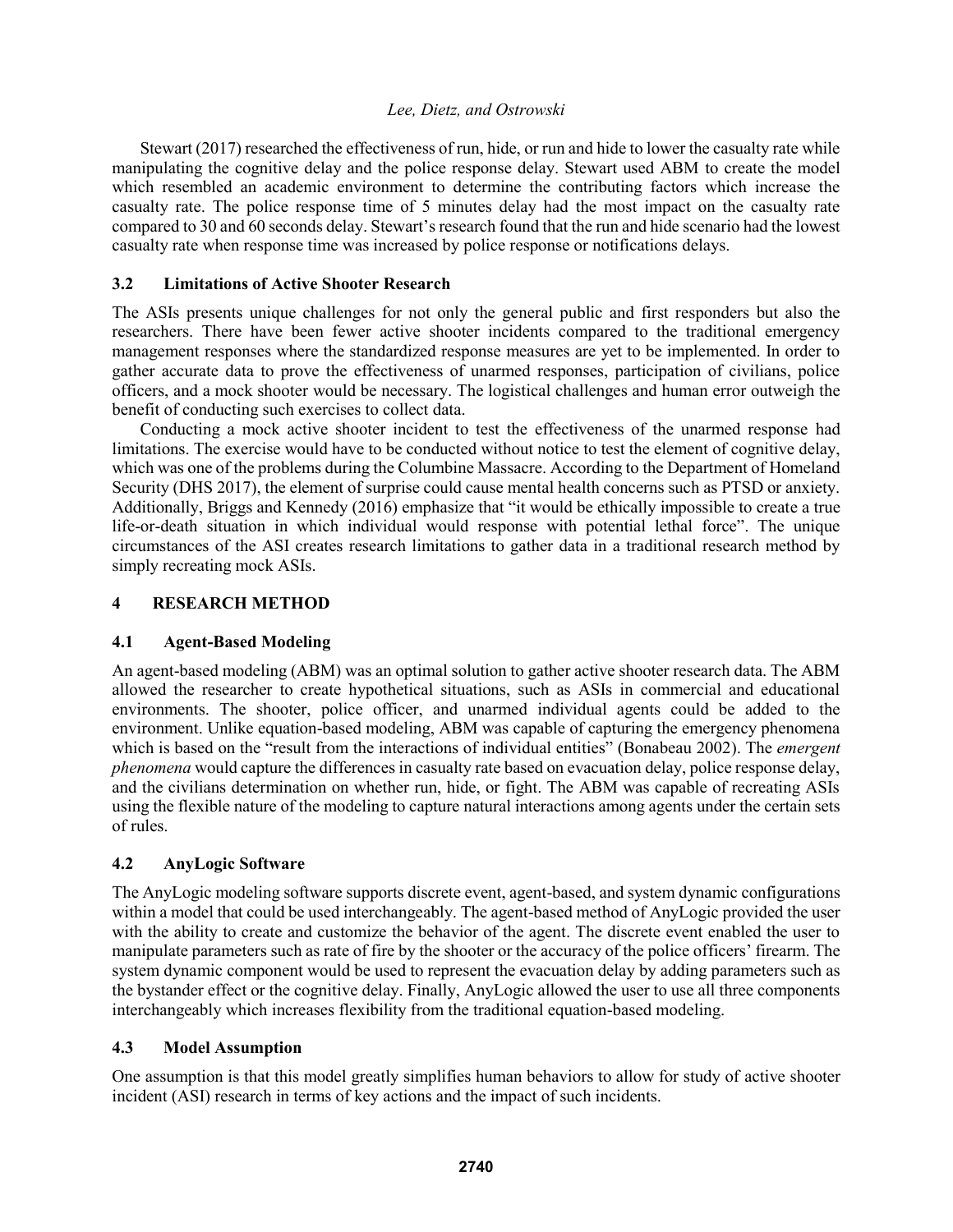# **4.3.1 Physical Layout Assumptions**

The physical layout has been simplified into a rectangle which represents a large public infrastructure with a common area located at the center. The dimension of the rectangle is 300 feet by 500 feet.

# **4.3.2 Agent Assumptions (Unarmed Individuals, Active Shooter, Police Officers)**

All agents assumptions were 5 feet per second velocity before the shooting, 7 feet per second velocity after the shooting, the police officers will respond 5 seconds after the shooter's discharge, the civilians will evacuate 10 seconds after the shooter's discharge, the discharge range of the officers and the shooter are both 100 feet with 100% target acquirement.

# **4.4 Agent and Structural Layout**

The model consists of three agents: civilians, police officers, and an active shooter. The model replicates a large open area which does not exist in reality but to resemble a terminal, public transit, auditorium, etc. The open area was 500 by 300 feet. The model consisted of one common area, four physical barricades, police checkpoints, and four exits. Figure 1 displays the model runtime overview.



Figure 1: Model runtime image after active shooter discharge.

# **4.5 Model Logic Prior to the Active Shooter's Discharge**

The civilian agents randomly entered the model by the entry/exit points. Upon entry, the civilian agent either moved to the randomly selected entry/exit or to the center location of the open area to simulate the waiting civilians. The wait duration was set from 30 to 40 minutes where the civilian agent moves to the randomly selected entry/exit upon wait time expiration. The civilian agent exited the model when it reaches one of four entries/exits

The police officer (PO) agents entered the model by one of four entry/exit points. Upon entry, the PO agents patrols toward one of four checkpoints located on the edges of the center waiting area. The checkpoints were randomly chosen by the PO agents while continuously moving toward the next randomly chosen checkpoint. The PO agents would continue their patrol until the end of the model.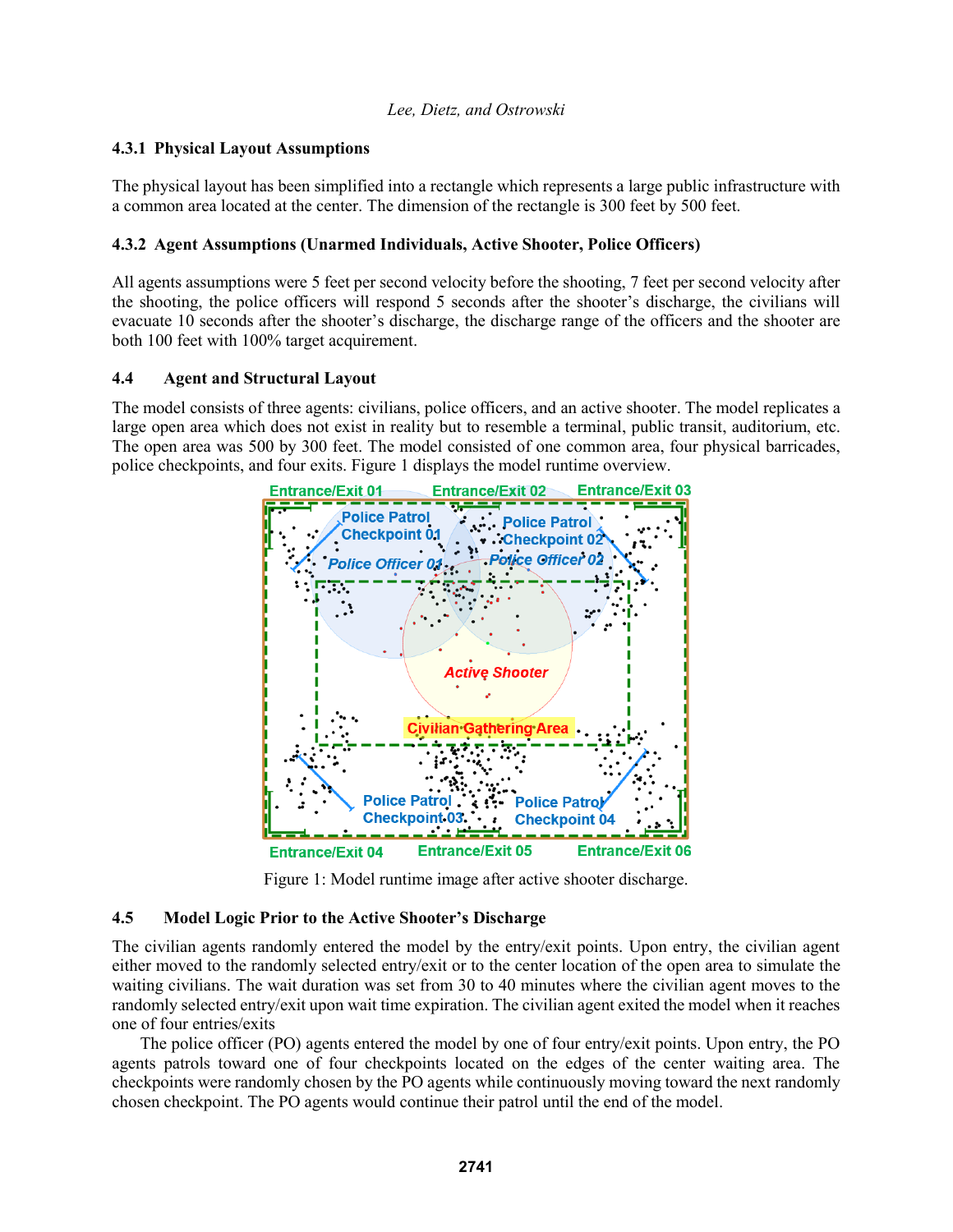The active shooter (AS) agent entered the model by the random selection of four entry/exits. The AS agent moves to the open area and disguises as a civilian agent. The civilian agent was dismissed from the open area after 30 to 40 minutes and exited the model by choosing one of four entry/exits. If the AS agent reached the entry/exit, the agent exits the model.

#### **4.6 Model Logic After the Active Shooter's Discharge**

The active shooter (AS) agent entered the shooting logic when the number of civilian agent reaches 500 agents in the waiting area. One of civilian and PO agents were selected within the AS agent's discharge range of 100 feet. If there are no potential targets within discharge range, the AS agent begins to search again for a new target. Upon target selection, the AS agent notifies a word message per second to the target. Once the target agent received the message which occurs immediately, the target agent changed its color to represent casualty. If there is no target, then the target search logic restarted after a one second expiration.

The PO agents received the AS agent's location immediately after the first discharge and respond to the AS agent after 5 seconds to represent response delay. The PO agents had the discharge range of 100 feet where the only target is the AS agent. The PO agents discharged to the target every 10 seconds. Once the AS agent was apprehended, the PO agents remained at their location. The message exchange between police and active shooter agents represent exchange of fire during active shooter incident.

The UI agents began to evacuate the model 10 seconds after discharge. The agents would enter the evacuation logic. The agents would choose the nearest entry/exit points from the origin of evacuation. Table 1 displays the default parameters of agents prior to the active shooter's discharge. Table 2 displays the additional parameters with increased rate of agent speed to simulate the urgency to evacuate and respond.

| <b>Default Parameters</b> | <b>Active Shooter (AS)</b> | <b>Police Officer (PO)</b> | Civilian          |
|---------------------------|----------------------------|----------------------------|-------------------|
| Number of Agents          | l agent                    | 2 agents                   | 500 agents        |
| <b>Agent Speed</b>        | 5 Feet per Second          | 5 Feet per Second          | 5 Feet per Second |

Table 1: Default parameter values of model agents prior to discharge.

| <b>Default Parameters</b> | <b>Active Shooter (AS)</b> | <b>Police Officer (PO)</b> | Civilian                   |
|---------------------------|----------------------------|----------------------------|----------------------------|
| Agent Speed               | 7 Feet per Second          | 7 Feet per Second          | 7 Feet per Second          |
| <b>Action Delay</b>       | 0 Seconds (Discharge)      | 5 seconds (Response)       | 10 seconds<br>(Evacuation) |
| Discharge Rate            | 10 Seconds                 | 10 Seconds                 | Not Available              |

Table 2: Default parameter values of model agents during discharge.

#### **4.7 Manipulative Parameters**

Table 3 represents the evacuation delay of the civilian agents ranging from the immediate evacuation, up to 120 seconds of evacuation delay. Similar to table 3, table 4 represents the response delay ranging from immediate response to 30 seconds. The table 5 and 6 represents the discharge delays from both the active shooter and the police officer agents. For example, if model 2 from table 5 is implemented, the active shooter will cause casualty every 5 seconds.

Table 3: Evacuation delay parameters for civilian agents (civilian reaction time to evacuate).

| <b>Test Parameter</b>     | Model    | Model      | Model 3    | Model      | Model 5     |
|---------------------------|----------|------------|------------|------------|-------------|
| Civilian Evacuation Delay | 0 second | 10 seconds | 30 seconds | 60 seconds | 120 seconds |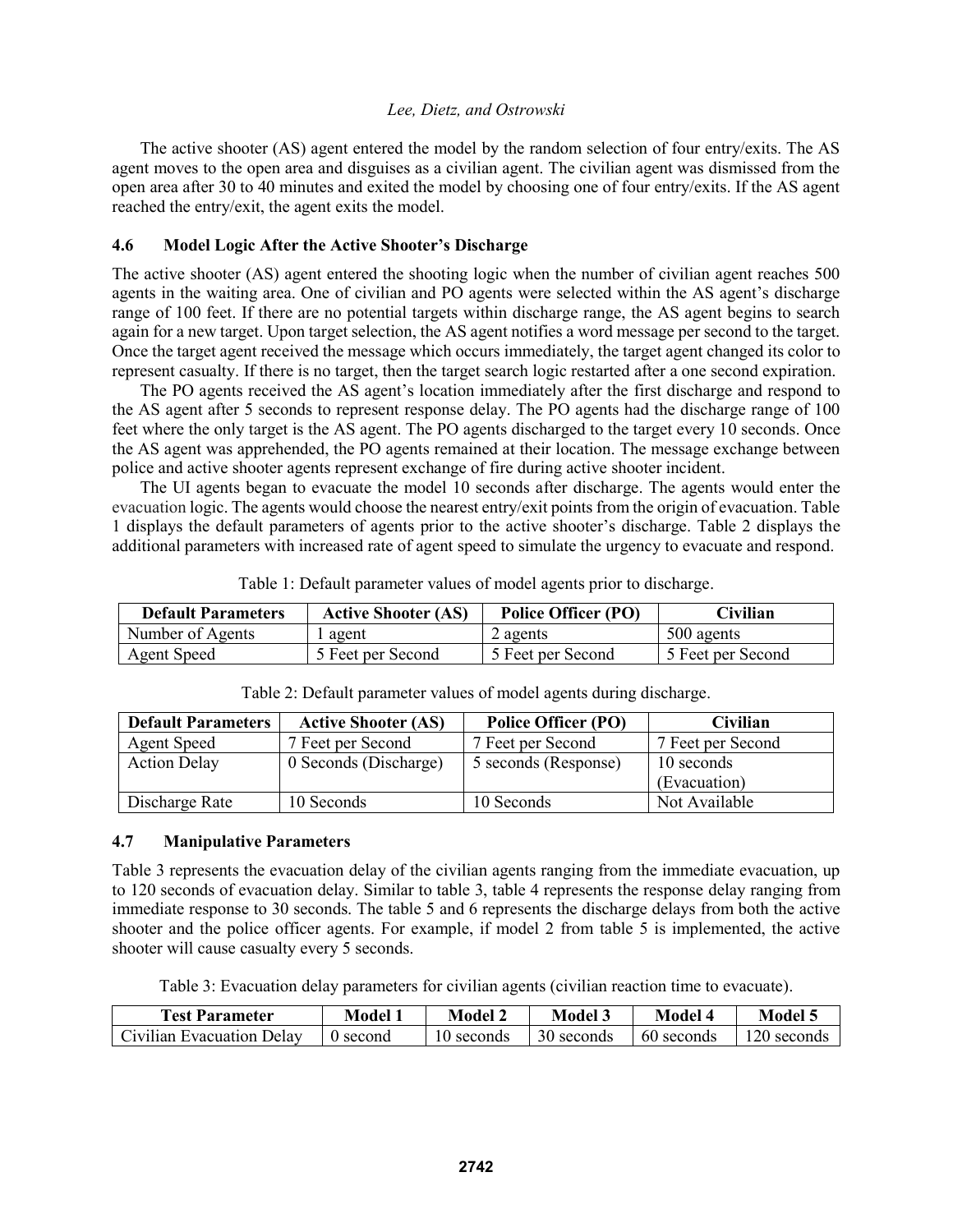Table 4: Response Delay Parameters for Police Officer Agents (Police Response Time).

| <b>Test Parameter</b> | Model                                                                                 | Model 2 | Model 3 | Model      | Model 5    |
|-----------------------|---------------------------------------------------------------------------------------|---------|---------|------------|------------|
| Police Response Delay | second </td <td>seconds</td> <td>seconds</td> <td>10 seconds</td> <td>30 seconds</td> | seconds | seconds | 10 seconds | 30 seconds |

| <b>Test Parameter</b>                                | Model 1 | Model 2 | Model 3    | Model 4    | Model 5    |
|------------------------------------------------------|---------|---------|------------|------------|------------|
| Active Shooter Discharge Rate   1 second   5 seconds |         |         | 10 seconds | 30 seconds | 60 seconds |

Table 5: Rate of discharge parameters for active shooter agents.

Table 6: Rate of shooter acquirement parameters for police officers agents.

| <b>Test Parameter</b>         | Model <sup>*</sup> | Model <sup>~</sup> | Model 3    | Model 4    | Model 5    |
|-------------------------------|--------------------|--------------------|------------|------------|------------|
| Police Officer Discharge Rate | l second           | 5 seconds          | 10 seconds | 30 seconds | 60 seconds |

# **4.8 Data Collection Process**

Using a random starting point, the model was ran 100 times on each test parameters under the following conditions: civilians' evacuation delay, police officers' response delay, the rate of one casualty per *x*  seconds by police officer and active shooter agents. Only one parameter was manipulated per model while the remaining were set to default.

# **5 RESULTS**

Table 7 represents casualty rate increase for civilian and police officer agents as the civilian evacuation time increases. Table 8 represents casualty rate increase for civilian and police officer agents as police response time increases. Two graphs on Figure 2 illustrates the casualty rate increase of the civilian agents as the evacuation and the police response time increases. Table 9 represents casualty rate decrease for civilian and police officer agents as the shooter agent's rate of accuracy decreases. Table 10 represents casualty rate increase for civilian and police officer agents as police agents rate of accuracy decreases. The first graph on Figure 3 illustrates the civilian casualty rate decrease as the shooter's rate of accuracy decreases. The second graph on Figure 3 illustrates the civilian casualty rate increase as the police officer's accuracy rate decreases. The one casualty per second rate of active shooter agent recorded the highest number of average casualties for both the civilian and the police office (PO) agents. The UI casualties were 85.3. The second highest UI casualties was one casualty per 5 seconds accuracy rate where 28.66 casualties. The lowest UI casualty rate was .53 casualties where the shooter's accuracy was set at one casualty per 60 seconds. The second lowest was 1.3 casualties where the accuracy rate was one casualty per 30 seconds by the active shooter. Among all parameters, the accuracy rate was the highest contributing factor during model runtime for civilian and police officer agents.

| <b>Model Agent</b>             | Model 1  | Model 2    | Model 3    | Model 4    | Model 5     |
|--------------------------------|----------|------------|------------|------------|-------------|
| Civilian Evacuation Delay      | 0 second | 10 seconds | 30 seconds | 60 seconds | 120 seconds |
| Civilian Casualty              |          |            |            |            |             |
| <b>Police Officer Casualty</b> |          |            |            |            |             |

Table 7: Casualty rate per evacuation delay.

| Table 8: Casualty rate per evacuation delay. |  |
|----------------------------------------------|--|
|----------------------------------------------|--|

| <b>Model Agent</b>                  | Model 1  | Model 2   | <b>Model 3</b> | Model 4    | <b>Model 5</b> |
|-------------------------------------|----------|-----------|----------------|------------|----------------|
| Police Response Delay               | 0 second | 2 seconds | 5 seconds      | 10 seconds | 30 seconds     |
| Civilian Casualty Rate              |          |           |                |            | 20             |
| <b>Police Officer Casualty Rate</b> |          |           |                |            |                |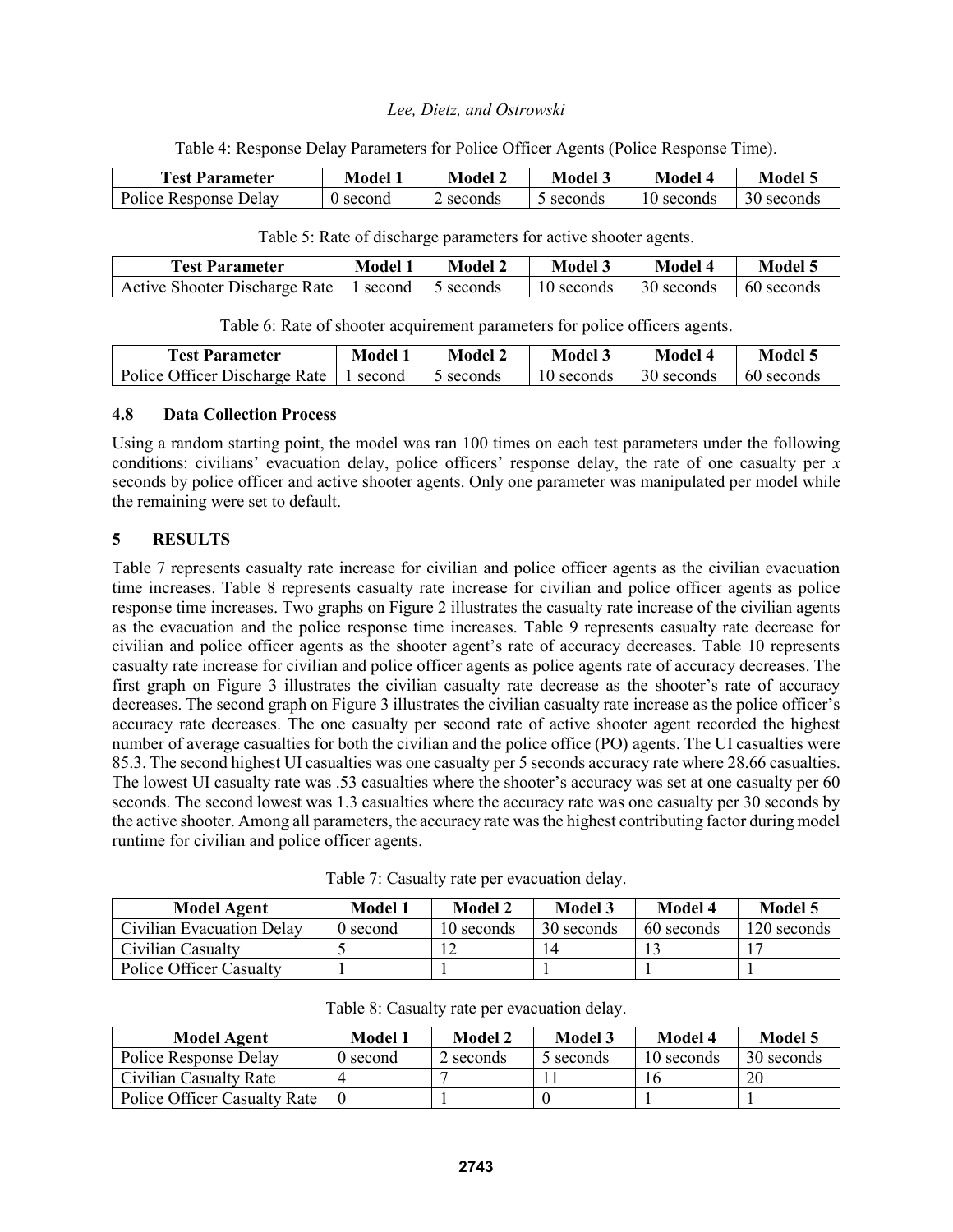

Figure 2: Civilian casualty rate difference by evacuation, and police response delay.

The PO agent recorded the highest number of casualties when the shooter's accuracy rate was one casualty per second recording 1.93 casualties on average. The second highest rate was 1.77 casualties during one casualty per 6 seconds casualty rate by the police officers. The lowest casualty rate was .09 casualties with shooters accuracy rate of one casualty per 60 seconds. The second lowest was .2 casualties when the shooter's rate was one casualty per 30 seconds.

#### **6 CONCLUSION AND FUTURE WORK**

The mitigation strategies cannot prevent active shooter incidents from occurring but mitigation actions would by definition decrease the impact or severity of a disaster event. However, immediate evacuation could decrease the casualty rate, as could the rapid and well directed deployment of first responders with high precision discharge abilities. A firearm discharge alert system could proactively evacuate civilians to safety due to the general public's unfamiliarity with the discharge sound. Police officers carefully prepositioned at a vantage point during a large event could also decrease delays in locating the shooter. Finally, improving the police officers' shooting accuracy rate also decreases the civilian casualty rate. Immediate evacuation of civilians, early detection of the shooter, and the rapid deployment of first responders are contributing factors in decreasing casualty rate for civilians and police officers during an active shooter incident. Future research pertains to validating large event active shooter incidents by using the current model's rubric. This study is limited in data validation since the current model's data is based on historical active shooter incidents such as the 1999 Combine Massacre and the 2016 Orlando Nightclub Shooting. Full-scale modeling of the 2017 Las Vegas Shooting by applying the current model's rubric would provide opportunities to validate the integrity of the model. Once the model output data successfully validated by the Vegas shooting outcome, parameters among civilian, police officer, and active shooter agents will be manipulated to determine the greatest contributing factor of increasing the casualty rates of civilians and police officers. The future study's goal is to better make policy decisions to implement applicable active shooter mitigation plan during a large event.

Table 9: Casualty rate per active shooter discharge delay (rate of discharge).

| <b>Model Agent</b>                  | Model 1 | Model 2   | Model 3    | Model 4    | Model 5    |
|-------------------------------------|---------|-----------|------------|------------|------------|
| AS Discharge                        | second  | 5 seconds | 10 seconds | 30 seconds | 60 seconds |
| <b>Civilian Casualty Rate</b>       |         | 29        |            |            |            |
| <b>Police Officer Casualty Rate</b> |         |           |            |            |            |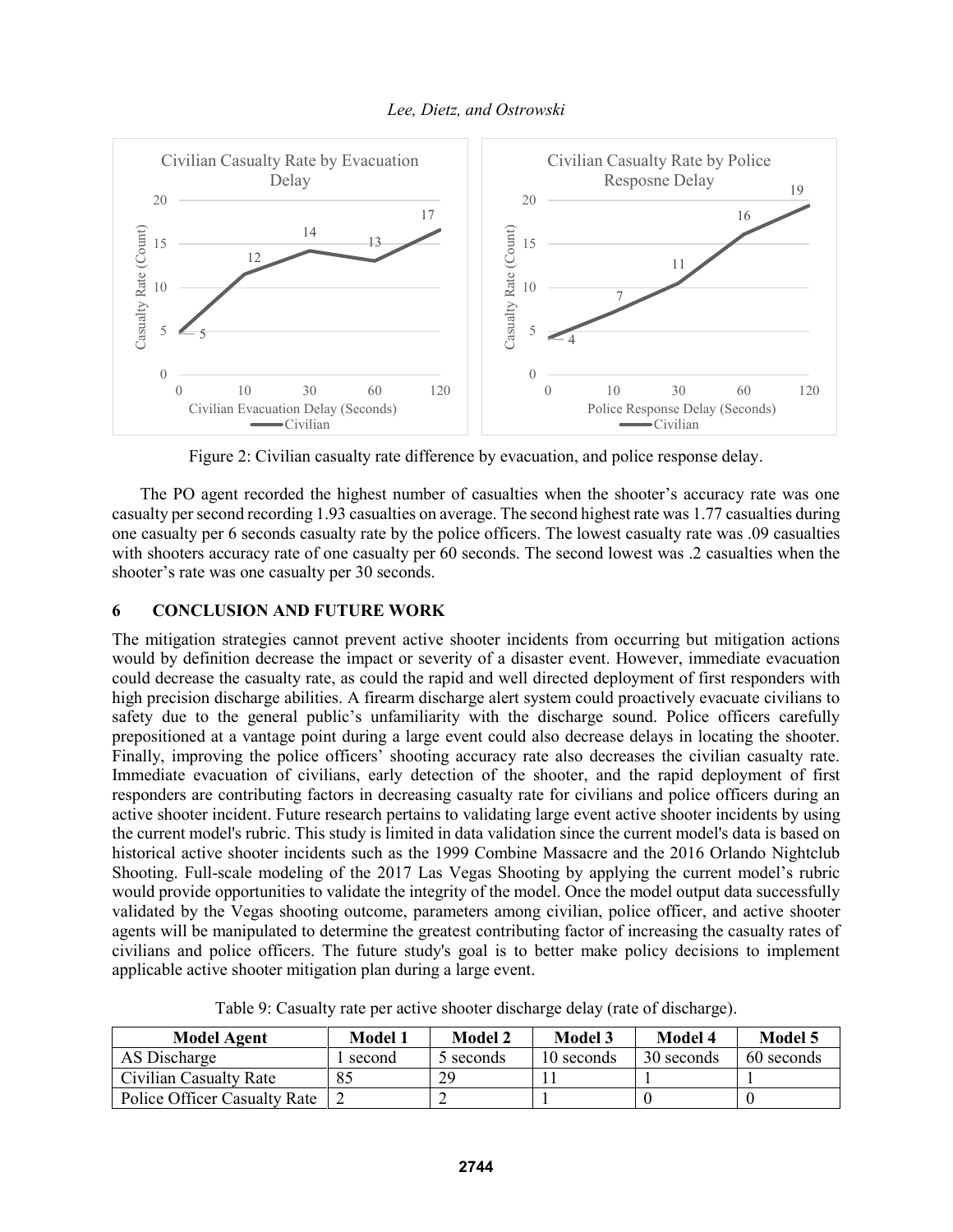| <b>Default Parameters</b>    | Model 1 | Model 2   | Model 3    | Model 4    | <b>Model 5</b> |
|------------------------------|---------|-----------|------------|------------|----------------|
| PO Discharge Rate            | second  | 5 seconds | 10 seconds | 30 seconds | 60 seconds     |
| Civilian Casualty Rate       |         |           |            | 20         | 22             |
| Police Officer Casualty Rate |         |           |            |            |                |

Table 10: Casualty rate per active shooter discharge delay (rate of discharge).



Figure 3: Civilian casualty rate difference by police officer (po) and active shooter (as) agents' rate of discharge.

#### **REFERENCES**

- Advanced Law Enforcement Rapid Response Training. 2004. "Civilian Response to Active Shooter Events (CRASE) Train the Trainer Course". https://alerrt.org/page/CivilianResponse, accessed September 3rd, 2017.
- Anklam, C., A. Kirby, F. Sharevski, and J. E. Dietz. 2015. "Mitigating Active Shooter Impact: Analysis for Policy Options Based on Agent/Computer-Based Modeling". *Journal of Emergency Management*  13(3):201-216.
- Bonabeau, E. 2002. "Agent-Based Modeling: Methods and Techniques for Simulating Human Systems". *Proceedings for the National Academy of Sciences* 99(Supplement 3):7280-7287.
- Briggs, T., and W. Kennedy. 2016. "Active Shooter: An Agent-Base d Model of Unarmed Resistance". In the proceedings of *2016 Winter Simulation Conference ,*5090-4486, edited by T.M.K Roeder et al., Piscataway: New Jersey : IEEE.
- Bureau of Justice Statistics. 2017. "Table 107: Percent Distribution of Incidents where Police Came to the Victim, by Police Response Time and Type of Crime". https://www.bjs.gov/content/pub/sheets/cvus/2007/cv07107.csv, accessed March 23<sup>rd</sup>, 2017.
- Department of Education. "Active Shooter Situations: Responding to an Active Shooter Situation". https://rems.ed.gov/IHERespondToActiveShooter.aspx, accessed April 1<sup>st</sup>, 2017.
- Department of Homeland Security. 2017. "Active Shooter How To Respond". https://www.dhs.gov/publication/active-shooter-how-to-respond, accessed January 4<sup>th</sup>, 2017.